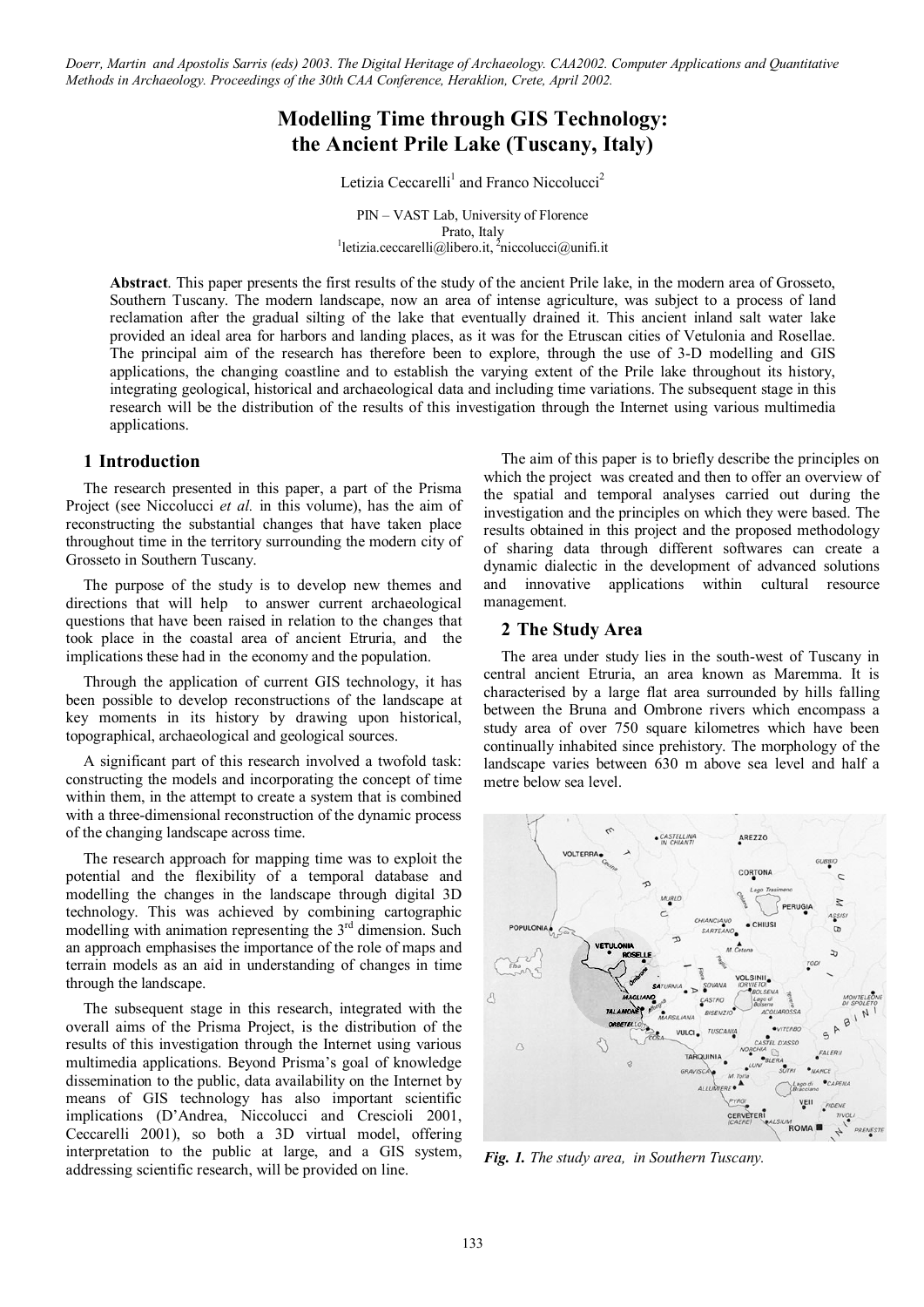During the late Pleistocene the area was formed of a large gulf created by a gradual subsidence that coincided with an increase of the sea level, a consequence of the glacial era.

In the Holocene period, eroded sand sediments from internal sea streams were deposited on a rock crest to form a sediment spit, a so-called "tombolo". Such a natural dam during the Etruscan period  $(7<sup>th</sup>-6<sup>th</sup>$  century BC) altered completely the landscape closing the gulf to form a natural lagoon (Stea and Tenerini 1996). The gradual subsidence of the internal lake was also caused by the sediments carried by the Ombrone River, which has significantly altered its course several times.

As the lake slowly receded, inhabitants followed the retreating shoreline as is attested by the archaeological data. A GIS can be extremely useful in modelling the complex relationships between humans and this changing environment but it has to keep into account the time variation of the latter to be really useful. This implies a varying geographical base, while in common GIS applications it is generally assumed that the geographical layer is constant and different settlement periods are simulated by means of different GIS layers.

In the Palaeolithic period there have been discovered scattered lithic material mostly in caves located at a height between 10 and 90 m above sea level (all heights, here and below, are referred to present position).

In Etruria, the period of time between the 12th and l0th centuries BC (late Bronze Age) coincided with the phenomenon of proto-urbanisation: nucleated settlements and necropolises seems to originate in the Final Bronze Age around the hills. In the Villanovan period  $(9<sup>th</sup>-8<sup>th</sup>$  century BC) occupation began on the surrounding hills (190 – 100 m above sea level), some settlements disappeared during the later  $8<sup>th</sup>$ century BC, while others begun to flourish, including *Vetulonia*, on the north side of the lake, and *Rosellae*, located on the east coast (Celuzza 1993), near the modern village of Roselle. The Etruscan sites developed along the shoreline of the lake, many of which were at  $4 - 5$  m above sea level.

The Ombrone river and the ancient inland salt water lake provided an ideal area for harbours and landing places, as it was so used by the previously mentioned Etruscan cities, while the lake maintained its connection with the sea. The presence of the lake undoubtedly played a pivotal role in the commerce and economy of the surrounding territory, as is witnessed at Vetulonia, that controlled the entire area in the  $7<sup>th</sup>$  and  $6<sup>th</sup>$ century, subsequently losing power during the mid  $6<sup>th</sup>$  century in favour of the ascending *Rosellae* (Celuzza 1991). From its high position (150 m above sea level) above the plain of Grosseto, *Rosellae* dominated lake Prile and also had control over the river Ombrone. The city had a flourishing economy based on agricultural activities and commerce until it was conquered by Romans in 294 BC.

The romanisation of the area was completed in the  $2<sup>nd</sup>$ century BC. The Romans continued to exploit the economic activities of agriculture, stock breeding, and fishing that had already distinguished the zone in the past, as well as the extraction and working of minerals. They created a road network taking advantages of the changed landscape, as the lake become a lagoon as the tombolo was completely joined to the mainland, as it is attested by the construction of a road on it (Citter 1996).

During the Roman period the lake was still navigable as it is attested by ancient sources, as Pliny "*Hinc amnes Prile, mox Umbro, navigiorum capax*", (Nat Hist, III, 51). Archaeological records have revealed that a large number of villas were located around the lake until the  $4<sup>th</sup>$  century AD (Curri 1978, Citter 1 996). The area continued to prosper until the  $2<sup>nd</sup>$  century AD, when a crisis assailed above all trade and agriculture, decreeing the failure of the economy of land estates; it was also related to the silting up of the Prile lake and the consequent swamping of the zone, in addition with the neglect of the territory formerly controlled by an efficient drainage system. Despite the economical and social crisis in the territory in the  $4<sup>th</sup>$  century AD, attested by historical sources, archaeological records reveal that flat areas, which became marshland, were abandoned, but hills were still inhabited until the medieval period (Citter 1996).

The landscape was subject to a process of partial land reclamation after the gradual silting of the lake that eventually drained it. The process continued throughout the roman and medieval periods until the gradual demise of the lake and its complete disappearance at the end of the  $15<sup>th</sup>$  century. Marshes remained a typical feature of the area, which in the 18<sup>th</sup> and 19<sup>th</sup> century was famous for being infested by anopheles mosquito causing malaria.

However, substantial changes in the landscape took place in the first half of the  $20<sup>th</sup>$  century with reclamation, when the soil of the plains was drained and its level was increased by nearly 3 meters, covering any archaeological evidence in the plain.

# **3 The Research Methodology**

The research focused on the importance of the spatial component of the data, to discover whether significant patterns and arrangements can be revealed in the relationship to the geographical and historical context. GIS technology has been used in answering these questions, as this platform is the most appropriate for performing a complete analysis of the data.

The method chosen to represent the changing landscape was the construction of a 3D model conceived as:

• reconstructing the ancient landscape in the light of archaeological data;

• developing a methodology of incorporating time in a GIS;

• creating a product that can be distributed to the public through the Internet.

Several problems were encountered in following this process, firstly in constructing the model and secondly in the representation of the temporal changes, where a suitable solution was eventually identified in a time database combined with GIS spatial modelling. The capability of this information system has been expanded through the adoption of a range of widespread software, including AutoCAD, Access, ArcGIS, in the process of building the models, then converting the result to Grass and PostgreSQL RDBMS to allow on line access, and to 3D Studio Max to create the time animation. The latter will be viewed as a QuickTime movie and/or a QTVR. It is planned to create a QTVR navigable object, in which the horizontal movement will change the spatial perspective while moving vertically will visualize different historical periods. Thus the final result will address issues of multimedia data storage and presentation, and also will allow the possibility of exploiting the GIS capabilities across the Internet.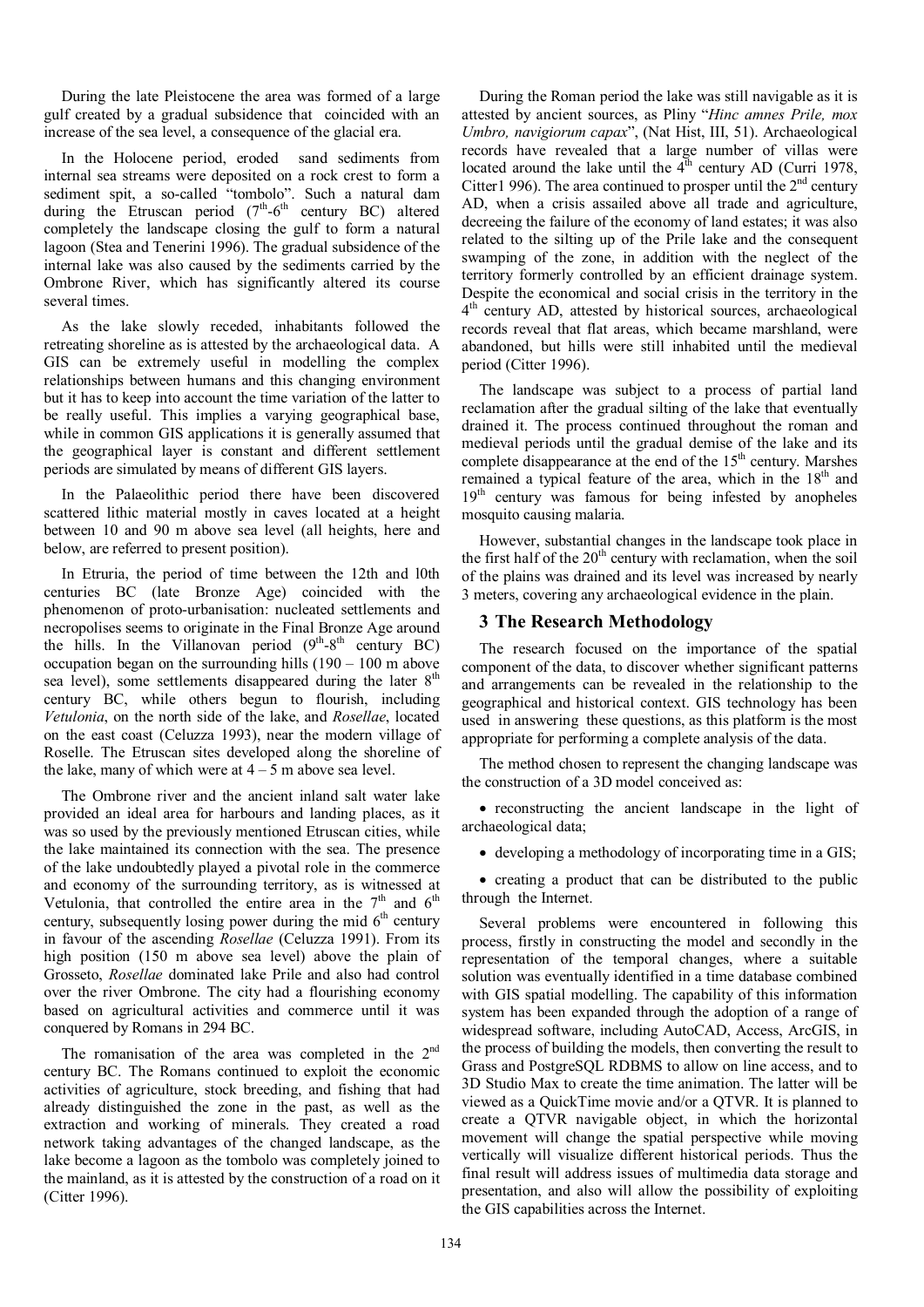# **4 The Concept of Time**

The definition of time is a challenging task to which many scientists or philosophers have suggested an answer. However, it is not the aim of this paper to discuss the philosophical concept of time throughout history or its interpretation in archaeology. The temporal framework of this project is one formulated upon the linear time of the western culture and is using a position relative to a sequence of events. In the confines of this research, more than the theoretical approach of the nature of time and space, concern has focused on the representation of temporal and spatial entities.

There exists a significant amount of research and debate on the subject of time and GIS during the last decade, in particular a significant contribution by Langran (1992). In the discipline of archaeology, the issue of time can be addressed in different ways. For instance, much temporal information can not be addressed by certain date, days or hours as in other fields, as transformations happened over centuries. This complex issue was investigated by Castleford in 1992, where he provided the framework and the foundation for the adoption of the time component in an archaeological GIS. The topic was further developed within the Time Map Project, by Johnson (Johnson and North 1997, Johnson and Wilson 1998). A recent overview of the conceptual issues in Daly and Lock 1999 reveal that there have been many design proposals and even some intriguing software solutions. Yet little has been accomplished in the field of archaeology, because the main problem currently encountered is that commercial GIS software still lacks the capability to adequately represent the temporal dimension and to perform a temporal analysis of spatial data, which has been on the contrary developed, at least at theoretical level, for DBMS and SQL.

In this project, a possible solution to the problem has been identified as a time database combined with spatial modelling. The cartographic modelling has been connected with animation, thus representing the  $3<sup>rd</sup>$  dimension, in order to explore questions of change over time, stressing the importance of the terrain models.

### **5 The Concept of Modelling**

This concept has a twofold meaning:

1. a model of real world phenomena, which implies a simplification of reality, which is characteristic of the GIS. Hence, the algorithm that is used to create the model is fundamental.

2. a model as a study of an object or an event "…believed to have the structure and the behaviours which will be the guide to investigate the same attributes of something else which can not be tested directly" (Doran 1990: 94).

In the project it was necessary to produce models of the terrain representing the change in the coastline thus used to approximate the phenomena in the real world, creating a simulation, which is a methodology that describes the behaviour of complex systems (Barcelo 2001).

The main data source for the landscape reconstruction were modern topographical and archaeological data, the majority of which derived from field walking surveys, as few excavation have been conducted in the area except within the Etruscan cities. The cartographic base has been a vector map generated

from aerial photographs by Regione Toscana, from which a set of 25000 spotheights was derived. A further source of information for the creation of the lake models derived also from a geological study conducted in the past years in the Grosseto area (Stea and Tenerini 1996), which provided information of the nature of the soil and permitted to formulate hypotheses on the extension of the shore-line in relation to the topography.

The research models were created on the basis that a landscape can be interpreted as a three-dimensional space in continuous evolution, where the fourth dimension is time. In a GIS all the data (archaeological, physical, spatial) are palimpsest in a bi-dimensional space. In addition, there are limits of the GIS modelling capabilities as the neat limits, such as the shorelines, are based on contours and in reality they may not have been so definite. In our model, the changes of the coastal line and the shore of the lake are represented as "shots" taken at the main settlement periods: Palaeolithic (35.000 BP), Final Bronze Age (2<sup>nd</sup> millennium BC), Etruscan (7<sup>th</sup> – 3<sup>rd</sup>) century BC), Roman (2<sup>nd</sup> century BC –  $4<sup>th</sup>$  century AD). The changes in the sea level and the retreating shoreline are therefore indicated through four time slices rather than one continuous change, as levels rose or fell by small amounts over long periods of time, changes which are impossible to indicate. For instance, between the  $6<sup>th</sup>$  and the 4<sup>th</sup> century BC the level of the Tyrrenian sea changed by 20 cm. (Antonioli-Leoni 1998, 63) As such small, continuous changes are invisible at the model scale, it was chosen to visualize time fragments related to the major phases of the archaeological data.

Considerable attention and research has been paid to choose the most suitable interpolation algorithm to model the terrain.

This issue is often ignored as attention is merely focused on the results of the analyses (D'Andrea and Niccolucci 2001, Wheatley and Gillings 2002: 113).

Different software packages were used, with considerable focus on the ESRI ArcGIS spatial analysis extensions.

The first algorithm used to generate the model was kriging, a procedure that optimises the interpolation function assuming that the pattern of spatial variation between sample points can be observed at all locations on the surface. This pattern is estimated by using variograms models such as: spherical, exponential, linear and Gaussian. The best estimation method for generating the output surface is then based on an interactive examination of the variogram that describes the weighting factors that will be applied for the interpolation and can calculate the expected error of estimation of the interpolation of the points (Burrough and McDonnel 1998; see also Hagemann and Bennet 2000 for an interesting comparison of the error estimation in terrain model with kriging). Two possibilities were exploited using ordinary kriging and simple kriging, The latter uses the average of the entire data-set, producing a less accurate model of the area characterised by flat plain surrounded by hills. Ordinary kriging utilises the local average, creating a more accurate model. It resulted, however, that, due to the large number of data points for the area, the technique was computationally very intensive without offering substantial advantage in comparison with simpler techniques as TIN. Thus another set of models was generated using TIN. Although little control on the interpolation method is possible, it proved more suitable for the available data-set due to the morphology of the landscape.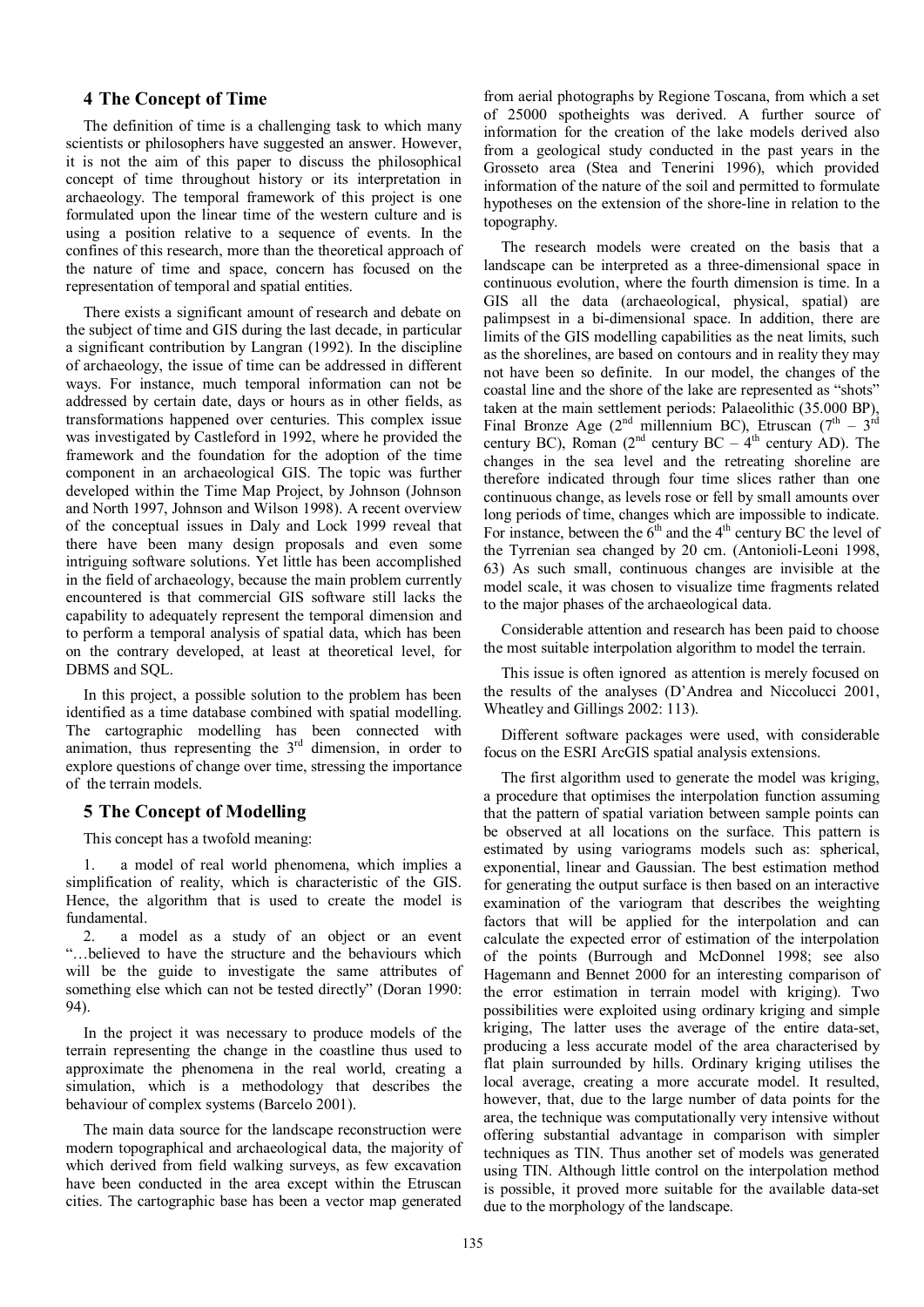To permit visualization of these models to a large number of users with no specific software, several trials were performed to export them to various format to be used for animation. The first attempt was to export the models in VRML format, but it was found, as expected, that it produced a huge file. As an alternative, exporting the 3D models to GRASS (with NVIZ 3- D application) was also tested; finally we chose the solution using 3D Studio to create a movie, to be then imported into Quick Time to generate QT movies and virtual models. It appears that if the aim is simply to create a 3D "fly-through" animation, the DTM created is unnecessarily detailed to be easily generated and rendered as a photorealistic panorama in a 3D modelling package, where only a smaller portion of the landscape can be generated with a reasonable amount of computational resources. Therefore we chose the simpler solution to obtain immediate results, easy to display on a PC and over the Internet with satisfactory quality, since one of the research aims is the creation of an application for display in the Grosseto archaeological museum, as a part of the Prisma project (see Niccolucci *et al*. this volume). Further investigation will subsequently be carried out to exploit the vast amount of information included in the available detailed DTM to obtain a 3D model suitable for scientific research.

# **6 Mapping the Time**

The type of model suggested to visualise and measure changes in time is that of spatio-temporal intersection model, which combines a database with a snap-shot model, using a series of 2D data. The basic idea of this model is to take advantage of the possibility of layer division in a GIS, which permits us to combine different sets of data referring to the same spatial domain, using boolean operators such as present/absent and SQL applied to the same spatial location (Bagg and Ryan 1997). The inclusion of a DBMS ensures data integrity. The database was built accordingly to the type of the data, the majority of which were derived from field-walking surveys as very few excavations have been conducted in the area.

In the database, time is treated as a categorical rather than continuous variable, because time, according to an archaeology conceptual model, can be divided in a series of periods (see Lock and Harris 2000). Whilst it is realised that there is a substantial oversimplification, it appears to be a suitable solution for both the historical and technical aspects.

# **7 The models**

As always, it is difficult for authors to explain and for readers to appreciate (or criticize) a GIS when this is explained only on paper. For this reason, we are going to make it available on line, together with the 3D models as far as these are compatible with an ordinary bandwidth. So interested readers will soon be able to access both at the VAST Lab web site, under the Prisma heading: http://www.vast-lab.it/prisma/.

However, we reproduce here some of the models produced by the application. Even if the reproduction is in greyscale and images are necessarily small, in our opinion they clarify the result of our work and may help in imagining the museum display and its effect on visitors.

Below are presented four 2D models of the study area, referring to different historical periods, archaeological sites are indicated by small circles, while main centers are shown with their modern names for reference.

# **8 Conclusions**

The project discussed here is a preliminary attempt to model temporal changes in a GIS environment. The results achieved represent an important step forward in the knowledge of the area as no similar research, utilising GIS modelling and analysing capabilities, has previously been conducted and important archaeological conclusions can be drawn, which will be presented at a later stage.

Further interesting field to extend this research will be the application of fuzzy logic in the GIS spatial representation of archaeological sites, in order to interpret their evolutionary changes and to define their boundaries (fuzzy time) in order to study other archaeological aspects.



*Fig. 2..The lake in the Palaeolithic (actually, still a gulf).*



*Fig. 3. The lake in the Bronze Age (2nd millennium BC).*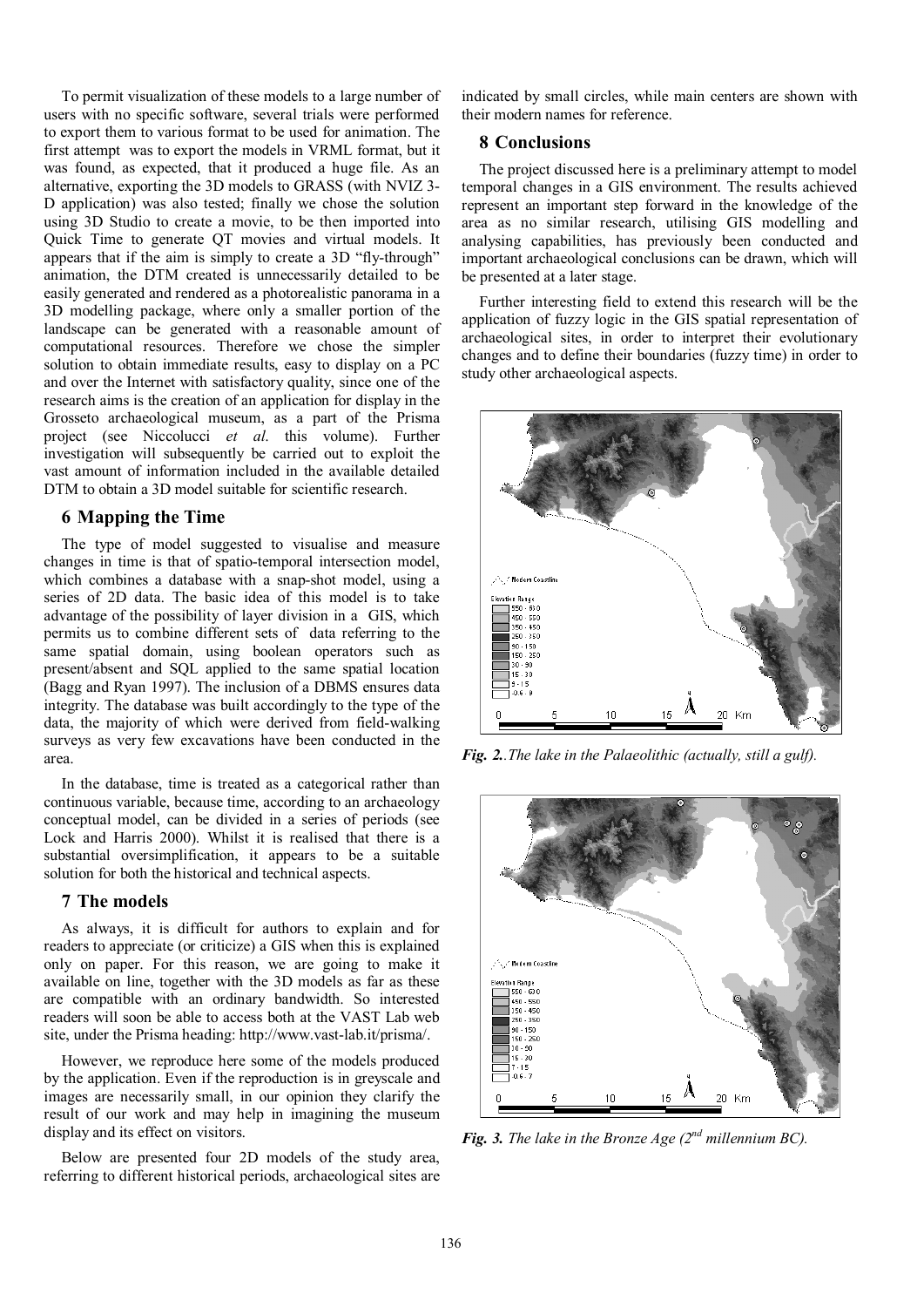

*Fig. 4. The lake in the Etruscan period (* $8^{th}$  *to*  $6^{th}$  *century BC).* 



*Fig. 5. The lake in the Roman period (2nd century BC to 4th century AD). Note the closure of the coastline.*

A considerable amount of archaeological data, some of them still unpublished, were provided by Dr. Maria Grazia Celuzza, director of the Archaeological museum of Grosseto, who also provided advice and help in interpreting them; while the responsibility of any mistake is ours, we are indebted with her for precious support. The authors are also grateful to Dr. Bruno Stea and Dr. Ivan Tenerini for their collaboration, explaining their geological results, and their advice. Thanks also to Rossella Luti for giving permission to consult her unpublished master thesis.

#### **Acknowledgments**

This research was funded under the Prisma project (Niccolucci *et al*., this volume) and was carried on at the VAST Lab, PIN, University of Florence.

#### **References**

ANTONIOLI, F.. and LEONI, G., 1998, Siti archeologici e loro utilizzazioni quali indicatori per lo studio delle variazioni recenti del livello del mare, in *Il Quaternario* XI: 53 – 66.

BAGG, J. and RYAN, N. S., 1997, Modelling historical change in southern Corsica: temporal GIS development using an extensible database system, in Kemp Z. (ed.), *Innovations in GIS 4*, London: Taylor & Francis, 42 – 55.

BARCELO, J. A., 2001, Virtual Reality for Archaeological Explanation beyond "Picturesque" Reconstruction *Archeologia e Calcolatori*, 12: 221 – 244.

BURROUGH, P. A. and MCDONNEL, R. A., 1998, *Principles of Geographical information Systems*, Oxford: Oxford University Press.

CASTLEFORD, J., 1992 Archaeology, GIS and the time dimension: an overview. In Lock, G. and Moffet, J. (eds) *Computer Applications and Quantitative Methods in Archaeology* 1991. Oxford: Archaeopress, BAR International Series S577: 95-106.

CECCARELLI, L., 2001 Progetto Caere: dallo scavo al territorio. Una soluzione per la distribuzione dei dati tramite un GIS on-line, Archeologia e Calcolatori 12: 105 – 121.

CELUZZA, M. G. 1991, Porti e approdi: dal Fiora al Bruna, in Celuzza, M. G. and Rendini, P. (eds), *Relitti di storia: archeologia subacquea in Maremma, catalogo della mostra, Grosseto-Firenze-Rosignano Marittimo 1991-1992*, Siena: Nuova Immagine, 60-69.

CELUZZA, M. G. (ed) 1993, *Guida alla Maremma antica*, Siena: Nuova Immagine.

CITTER C. (ed.), 1996, *Grosseto, Roselle ed il Prile. Note per la storia di una città e del territorio circostante*, Mantova: SAP.

CURRI, G.B.(ed.), 1978, *Forma Italiae: Regio VII, volume IV: Vetulonia, Firenze*. Firenze: Olschki.

DALY, P. T. and LOCK, G., 1999, Timing is everything: Commentary on managing Temporal Variables in Geographical Information Systems, in Barcelo, J.A., Britz, I., Vila, A. (eds.), *New Techiniques for Old Times, CAA 1998*, Oxford: Archaeopress BAR International Series 757: 287 – 293.

D'ANDREA, A., NICCOLUCCI, F. and CRESCIOLI, M., 2001, Web Access to an Archaeological GIS, in Stancic, Z. and Veljanovski, T. (eds.), *Computing Archaeology for Understanding the Past, Computer Applications and Quantitative Methods in Archaeology*, CAA 2000, Oxford: Archaeopress BAR International Series 931, 317 – 321.

D'ANDREA, A. and NICCOLUCCI, F., 2001, L'informatica dell'archeologo: alcune istruzioni per l'uso, *Archeologia e Calcolatori*, 12: 199 – 220.

DORAN J. E., 1990, Computer based simulation and formal modelling in archaeology: a review*,* in Voorrips A. (ed.) *Mathematics and Information Science in Archaeology: A Flexible Framework, Studies in Modern Archaeology*, Vol. 3, Bonn: Holos-Verlag.

HAGEMAN, J. B. and BENNET, D. A., 2000, Construction of Digital Models for Archaeological Applications, in Westcott, K. L. and Brandon, R. J. (eds.) *Practical Applications of GIS for Archaeologists. A Predictive Modeling Toolkit*. London: Taylor & Francis.

JOHNSON I. and NORTH M., 1997, *Archaeological Applications of GIS: Proceedings of Colloquium II, UISPP XIIIth Congress, Forlì, Italy (September 1996*), Sydney: Sydney University Archaeological Methods Series 5.

JOHNSON I. and WILSON A., 1998, The TimeMap Project: Developing Time-Based GIS Display for Cultural Data, at: